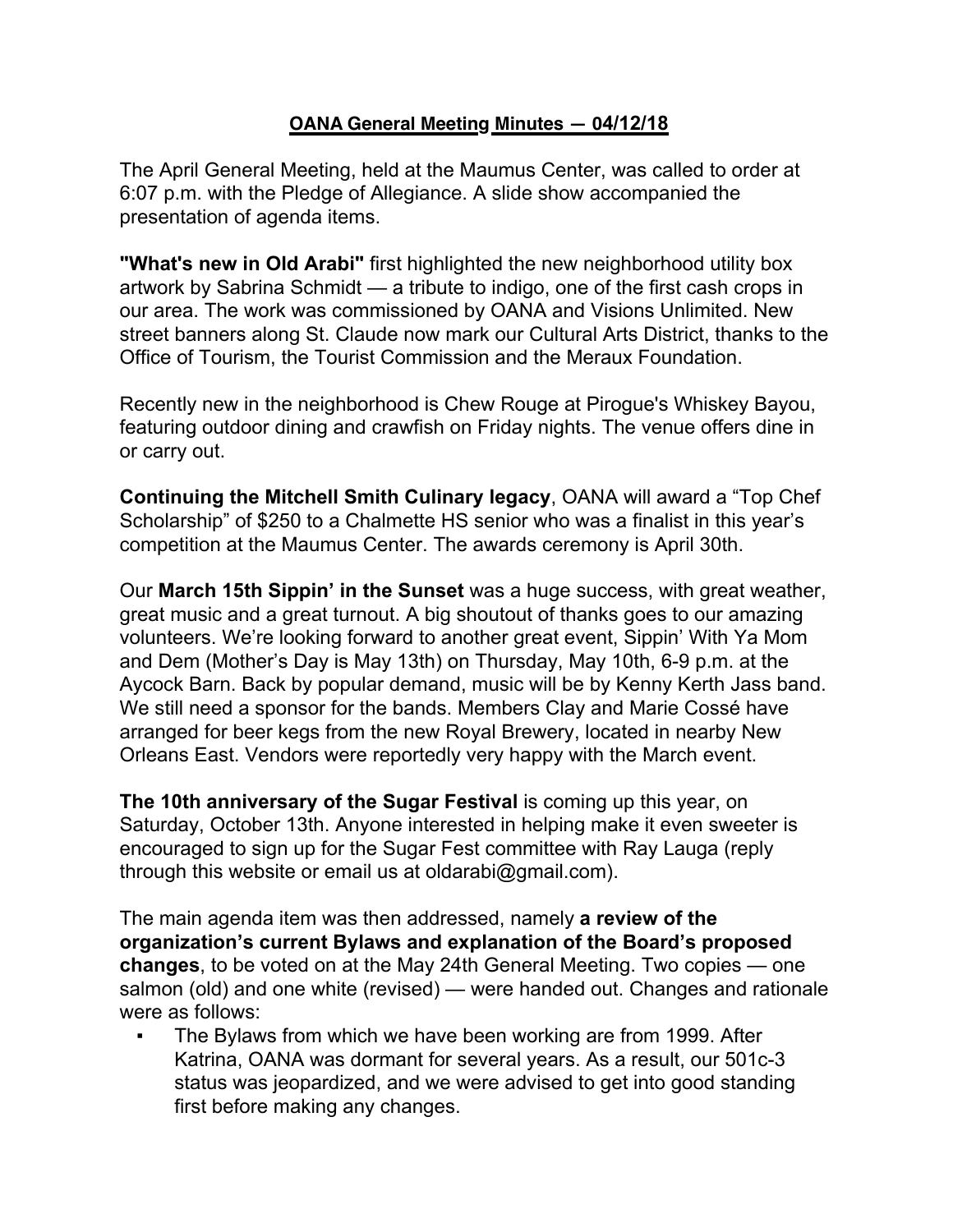- The current bylaws are somewhat vague and outdated, and our aim in making these changes is to be reflective of what OANA has been doing since we reorganized several years ago.
- Some changes were simply cosmetic or grammatical, and the Bylaws were converted into a digital format for easier navigation.
- **Membership (Article III):** The biggest change regarding membership is that ANYONE can be a member of OANA if they support the mission of the association BUT voting privileges are limited to those who reside in Old Arabi.
- We encourage all business and property owners in the area to join OANA, but the logistics of confirming who owns property, how many properties, how many businesses are operating out of one building, who votes, the owner or the renter, and enforcing so many different scenarios would be very difficult to manage.
- Under the proposed changes, there will still be two classes of membership: ACTIVE VOTING MEMBERS — those who live in Old Arabi, and ASSOCIATE NON-VOTING MEMBERS — any person, business, or corporation who wants to attend the meetings and social gatherings of OANA.
- The Senior Citizen Membership was deleted since our dues are currently only \$20, as opposed to \$100 in 1999.
- Meeting dates were changed to every other month Jan, March, May, July, September, October, and November — **O**dd months for **O**ANA. The specific date (third Thursday) was omitted to provide flexibility.
- **There are now two socials: Night Out Against Crime in October and** Holiday/Christmas in December. The August social was deleted since we have two Sippin' events and Sugar Fest in the fall.
- **Governing Body (Article IV):** All is the same except the requirement to have a specific number of Board members from certain streets.
- **Duties & Rights (Article VI): Officers and Board Members elected in May** assume a two year term.
- **Election of Officers (Article VII):** Elections will take place every two years. Eligibility to hold office is limited to ACTIVE members.
- **Article X:** Since email and website provide current information, the newsletter has been omitted.
- **Amendment of Bylaws (Article XI):** Bylaws should be difficult to change, so no changes were made in this section.

The proposed changes meet all the requirements. We will need a 2/3 vote of all members present on Thursday, May 24, to ratify. The Bylaws are always a work in progress, but the revised edition will give us a modern, digitalized document to work with for any further changes to be considered.